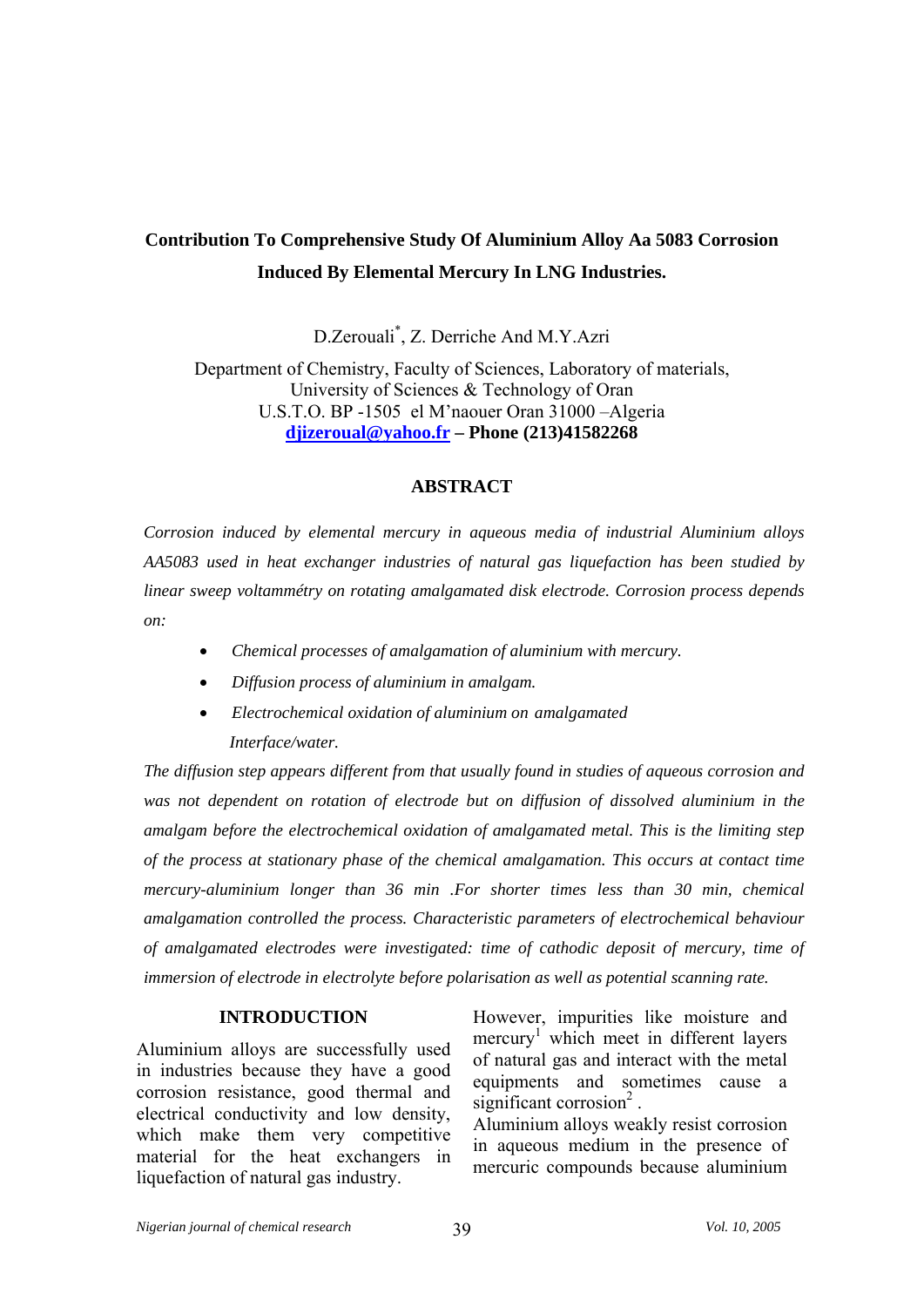and its alloys are very reactive when they are not protected by their oxide film  $3$ .

The mechanism of reactivity is due to the adsorption of mercury, formation of amalgam film and activation of aluminium surface<sup>4</sup>.

Many interesting studies of mercury elimination are in progress. These results are not satisfactory because they do not allow a complete elimination of mercury. Concentrations of about 10 nanograms of mercury per normal cubic meter of gas and more are frequently encountered <sup>5</sup> and corrosion appears after physical adsorption and local concentration of residual mercury in the equipments .

 Mechanism of corrosion depends on many factors like adsorption of mercury on aluminium surface, electrochemical oxidation and intergranular diffusion <sup>6</sup> of mercury in aluminium bulk. However, it appears that diffusion of aluminium in amalgam can be the limiting step of corrosion process.

Electrochemical behaviour of amalgamated industrial aluminium alloy type AA 5083 in aqueous medium containing chloride ions was investigated . Single voltamograms were plotted to identify the determinant stage of the process of corrosion.

# **EXPERIMENTAL**

The samples were supplied by the Algerian natural gas industry and have a chemical composition data given in Table 1.

Samples were mechanically formed with a cylindrical form of 3mm diameter. These samples were inserted under press in Teflon ends adapted to an EDX type rotating disk electrode.

Electrolytes were prepared from doubly distilled water by the addition of KCl crystals to 1M concentration for all experiments. pH was adjusted to approximately 7 by the addition of HCl or KOH .All reagents were PROLABO products of analytical grade .

Amalgamated electrodes were prepared separately by cathodic deposition of mercury on mechanically and chemically cleaned surfaces of the samples at a constant potential  $E = -0.15$  volt/ECS using10<sup>-4</sup>M HgCl<sub>2</sub> solution Time of mercury deposition was 6-48 min according to experiments. Temperatures, measured before and after each experiment, were approximately  $20^{\circ}$ C  $\pm$  $1^{\circ}C$ .

Voltammograms were plotted using a Tacussel 40 -1X type potentiostat driven with pilot type Servovit and registred on XY table model Leybold. Saturated calomel reference electrode (SCE) and counter-electrode of 2 cm² area of platinum plate were used.

 Scans started from cathodic potential Ei = -1.8 volt /SCE to an anodic potential

 $E_f$  = -0.8 volt /SCE . Rotations of electrode were 5000 rpm for all experiments.

|  | Table 1. Chemical composition of aluminium alloy type AA5083 |  |  |
|--|--------------------------------------------------------------|--|--|
|  |                                                              |  |  |

| Element | $%$ mass      |  |  |  |
|---------|---------------|--|--|--|
| Mg      | $4 - 5$       |  |  |  |
| Zn      | 0.25          |  |  |  |
| Si      | 0.4           |  |  |  |
| Fe      | 0.4           |  |  |  |
| Cu      | 0.1           |  |  |  |
| Mn      | $0.4 - 1$     |  |  |  |
| Ti      | 0.25          |  |  |  |
| Сr      | $0.05 - 0.25$ |  |  |  |
| Other   | 0.15          |  |  |  |
| A1      | Remainder     |  |  |  |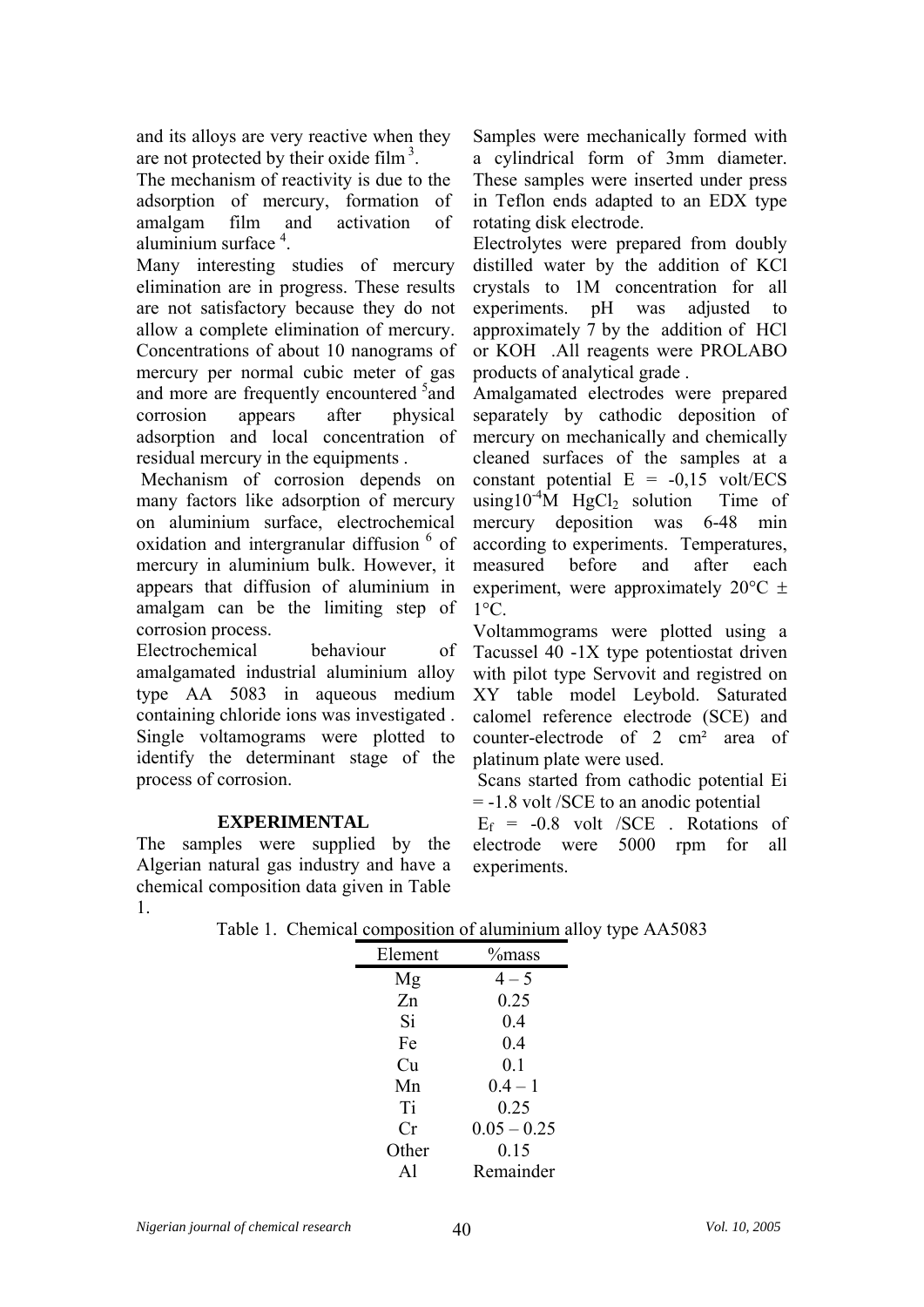#### **RESULTS AND DISCUSSION**

Figure 1 curve a shows an electrochemical behaviour of non amalgamated electrode in 1M KCl at  $pH=7$  and temperature  $20^{\circ}C \pm 1^{\circ}C$ . Potential window was limiting to  $E = -$ 1volt/SCE in the anodic side by aluminium pitting corrosion and  $E = -1$ . 8 volt/SCE in the cathodic side by hydrogen reduction. This result showed a classical electrochemical behaviour of aluminium and its alloys in aqueous solutions containing chloride ions.



**Figure 1**: Voltamograms for amalgamated and non amalgamated alloy AA5083 in 1M KCl

## **Electrochemical behaviour of amalgamated alloy**

Figure 1, curve b represents the electrochemical behaviour of alloy AA5083 after 10min of preamalgamation in a separated cell at constant potential of -0,15 volt/SCE, and after 6 min of immersion in the experimental electrolyte (1M KCl ) before starting scanning.

Results show an anodic oxidation peak at potential  $E_p = -1.4$  volt/SCE, current peak was  $I_p = 25$  mA and gave a value of corrosion potential of  $E_{cor} = -1.6$ volt/ECS, the cathodic area shows the reduction of hydrogen.

# **Evolution of oxidation peak current in different experimental conditions**

Three conditions were investigated: the time of immersion of amalgamated electrode, the time of mercury deposition and the scanning rate potential. All specimens were amalgamated in 10<sup>-</sup> <sup>4</sup>M HgCl<sub>2</sub> solution and immersed for definite time in the experimental solution (1M KCl) .Rotation of electrode was at 5000 rpm for all experiments.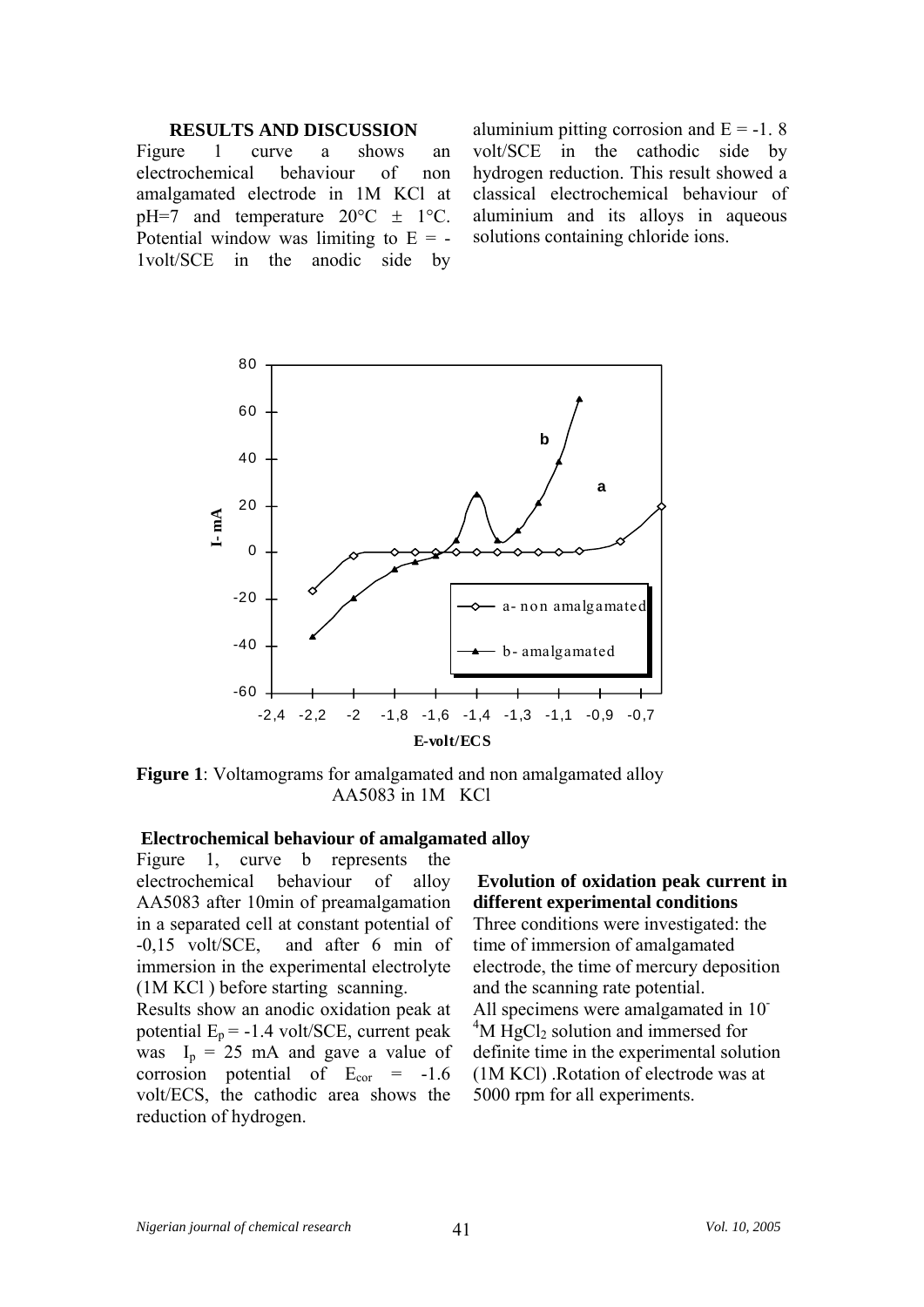## **a. Time of immersion**

Specimens were amalgamated for a period of 10min and then immersed in experimental solution for: 6, 18, 24, 30, 42, 48 and 120 minutes respectively. Scanning at 300 mv/min (5mv/s) was started immediately after these preliminaries.

The voltammograms (*Figure 2*) shows an increase in peak current  $I_p$  with time of immersion.

A plot of the peak current  $I_p$  with immersion time shows two zones (*Figure 3*): the first zone at a time less than 36 min, the curve was nonlinear and it increased rapidly at 233 µA/min; the second zone at a time beyond 36 min, variation of I<sub>P</sub> becomes linear and stabilised at a low increment of 21 µA /min.



**Figure 2:** Voltamogram for amalgamated alloy AA5083 in KCl 1M for different times for immersion



 **Figure 3: Peak current vs Immersion time**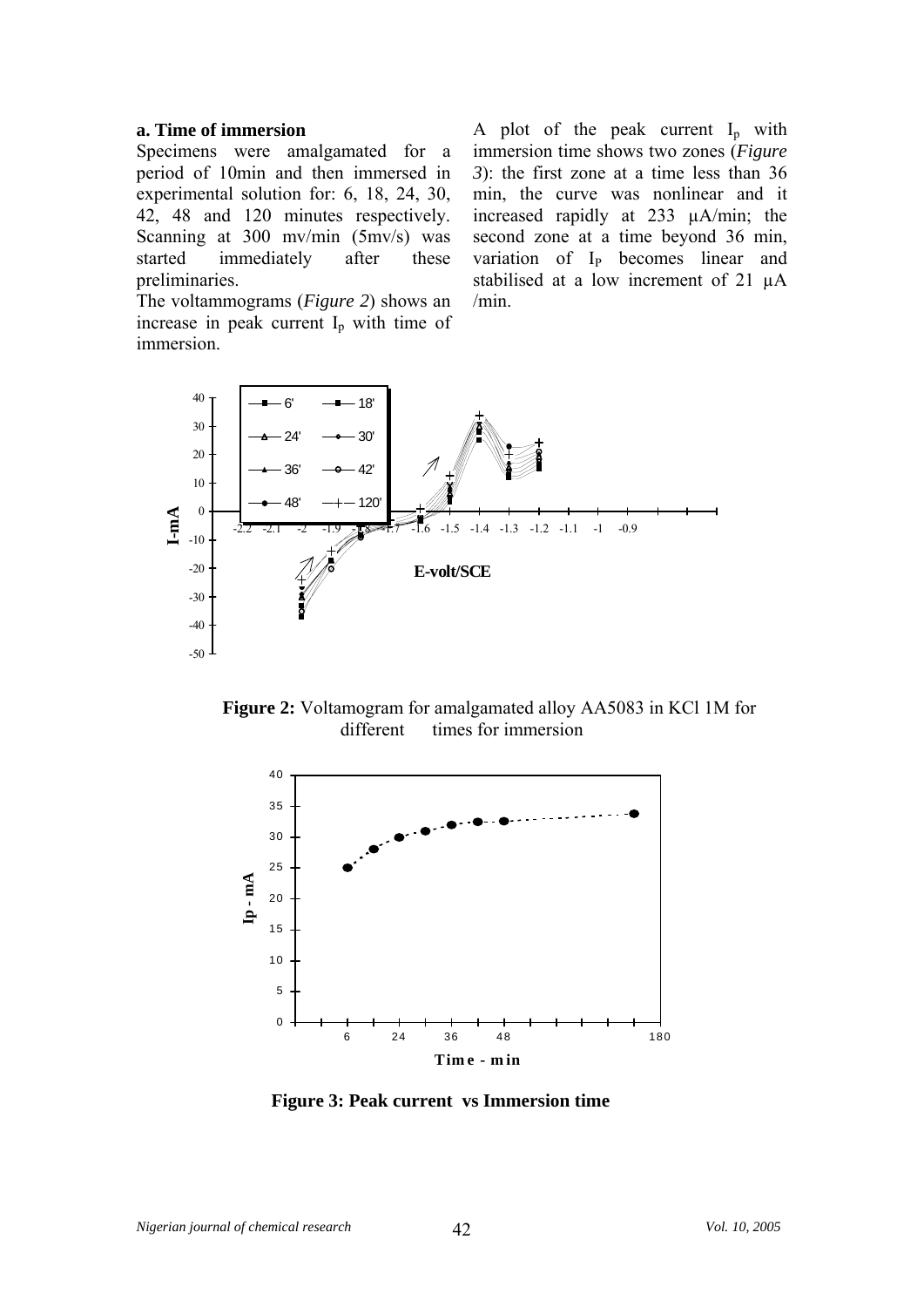#### **b.Time of amalgamation**

Electrodes were amalgamated in  $10^{-4}$ M HgCl<sub>2</sub> solutions at different times,  $t = 6$ , 18 , 24, 30, 36, 42 and 48 min respectively; then they were immersed in an experimental solution of KCl (1M) for 30 min at a potential scan rate of 300 mv/min (5 mv/s) and electrode rotation rate of 5000 rpm .

Results in Figure 4 show an increase in amplitude of peak current with amalgamation time.

The dependence of peak current on time in Figure 5 exhibited two parts: the first one is at a time less than 30 min, the peak current increases linearly with rate of mercury deposition; the second part of the curve corresponding to time longer than 30 min, peak current tends to stabilise indicating a complete electrolysis of mercury .



**Figure 4** : voltamogram of alloy AA5083 for different amalgamation times



**Figure 5** : current peak evolution vs time amalgamation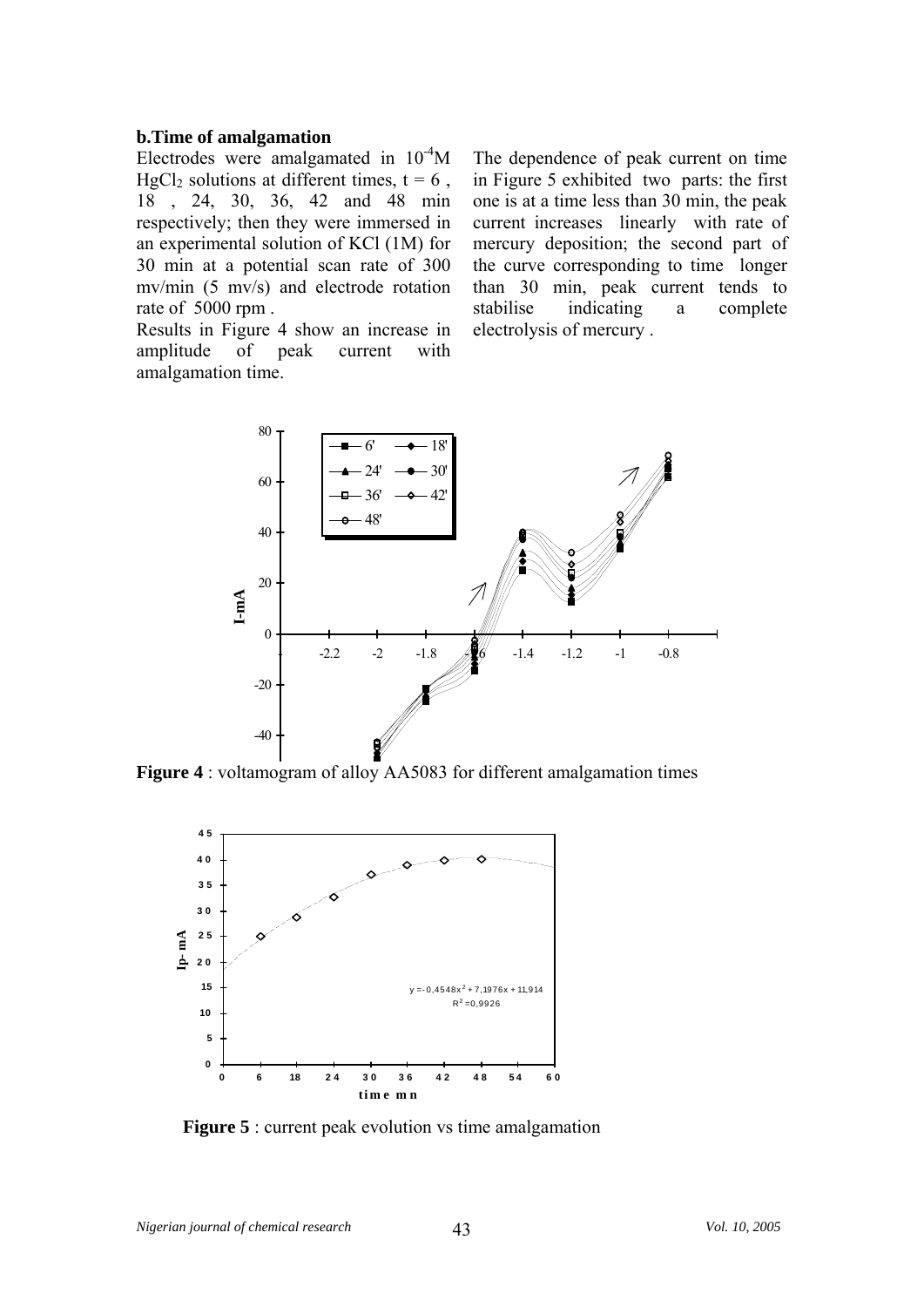#### **c. Scanning rate potential**

Electrodes were amalgamated in  $10^{-4}$  M HgCl2 solution for 30 min an then immersed in experimental electrolyte for 36 min .Times adopted corresponded to the second part of the curves of Figures 3 and 5. Scanning rates were  $v = 50$ , 100, 200, 300, 500, 800, 1000 mv/min.

Results in F*igure 6* show a decay of peak with increase in scan rate.

For scanning rates  $v < 100$  mv/min, the slope was  $\frac{m}{m} = -0.27$  mA/mv - mn *dv dI <sup>p</sup>*



**Figure 6:** voltamograms for different scanning potentials

Variation of  $I_p$  with potential scan rate is represented in Figure 7 which shows two linear different dependences: For relatively low scanning rates,  $v < 100$ mv/min, the decay was  $=-0.27$  mA/mv - mn *dv dI <sup>p</sup>*

**For the rates higher than 300 mv/min , the variation was much slower with a** 

decay of 
$$
\frac{dI_p}{dv} = -0.013 \text{ mA/mv - mn}
$$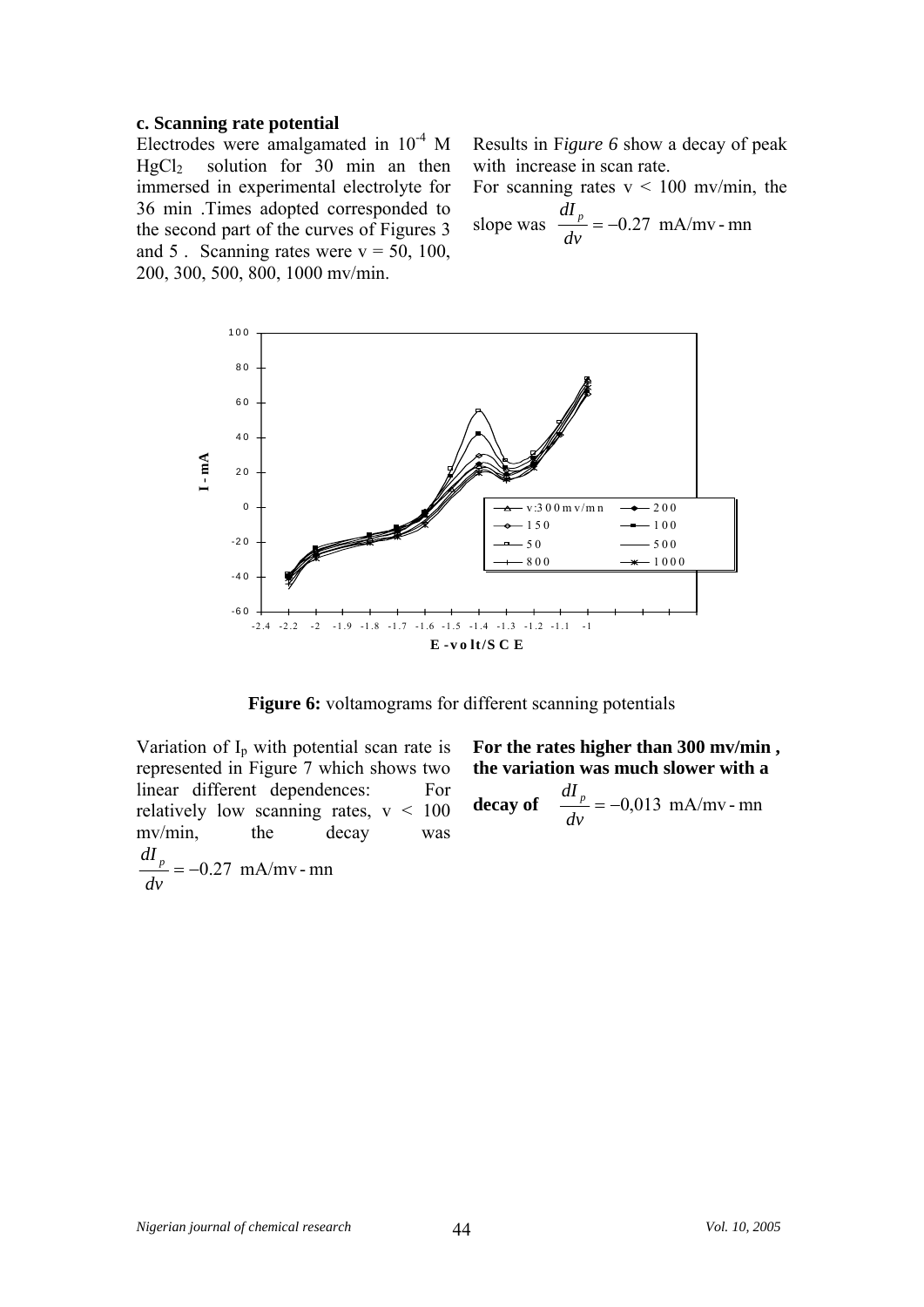

**Figure 7**:Peak current vs. potential scanning rates

# **Corrosion potential**

Corrosion potential showed a negative value  $-1.52$  volt to  $-1.60$  volt /SCE and depended on experimental conditions.

Corrosion potential was shifted towards more negative values for longer time of immersion (Figure 8 ).



**Figure 8**: E<sub>cor</sub> vs. time immersion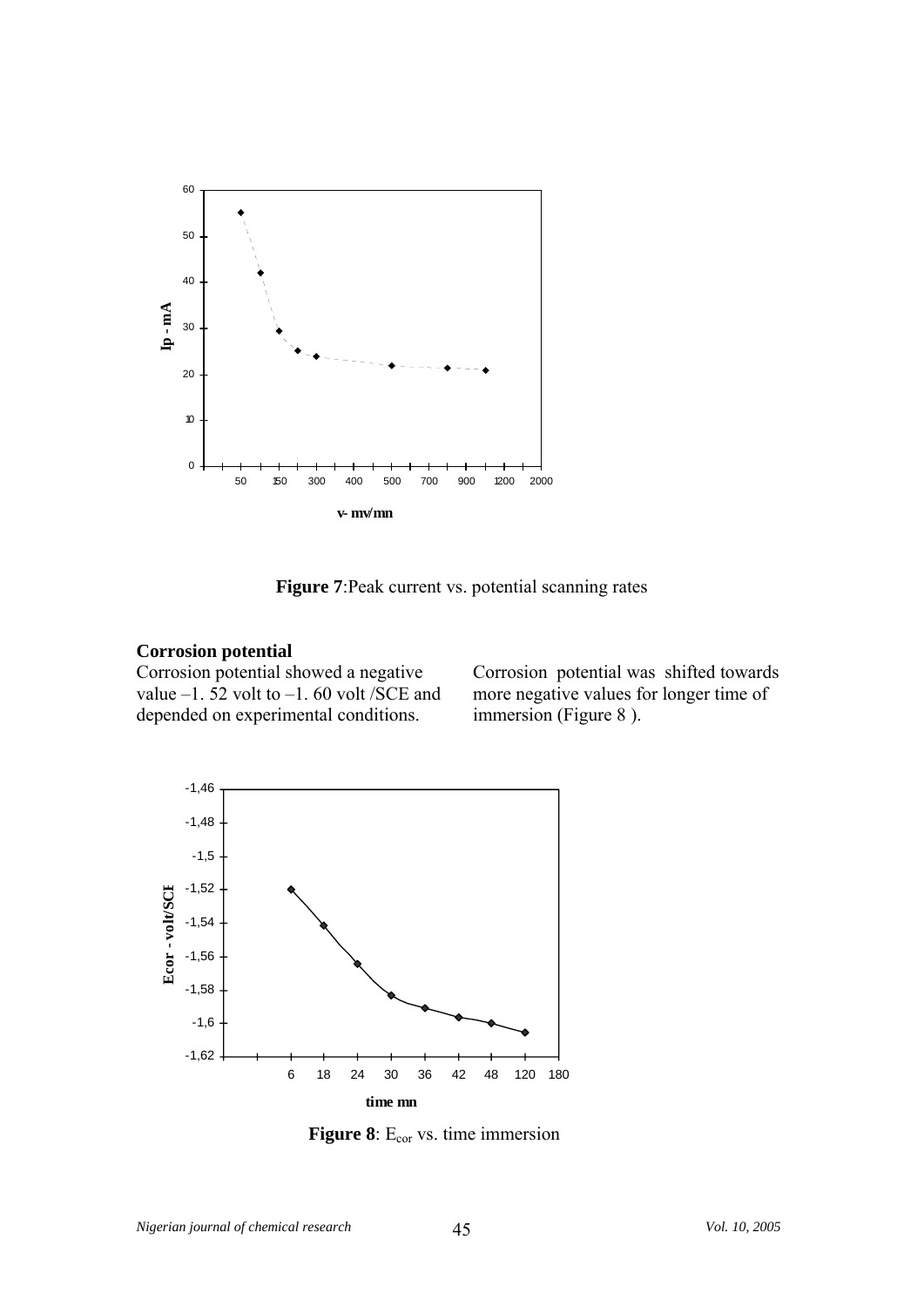### **DISCUSSION**

Corrosion of industrial aluminium alloy AA5083 in neutral aqueous medium

a spontaneous passivity and then deactivation (Figure 1a).

 A different behaviour was unregistered when electrode was amalgamated, voltammograms showed, in their anodic area, an oxidation peak at a potential  $E_p =$  $-1.4$  volt /ECS, attributed to the reaction<sup>7</sup>  $\qquad$  Al+Hg=Al((Hg)) (2)

$$
Al ( (Hg)) + 3H2O = Al(OH)3+3 e+ + Hg
$$
 (1)

Reaction (1) is well known and showed a catalytic reaction in which mercury is regenerated from the amalgam and will continue the process of amalgamation .This reaction occurs at the amalgam /water interface as indicated in Figure 9 and is electrochemically dependent .

containing chloride showed a complex process on amalgamation.

 The non amalgamated alloy exhibited a classical electrochemical behaviour with Amalgamation of aluminium (reaction2) is a chemical process which obeys a chemical kinetic with a rate constant, kc, occurring at the interface amalgam /bulk aluminium interface.

$$
Al+Hg=Al(Hg))
$$
 (2)

Reaction 2 reached a stationary level when the amalgam becomes aluminium saturated. However, reaction 1 is an aluminium consumer and a gradient of aluminium concentration occurs and a diffusion process takes place.

The scheme of the general process is represented in Figure 9.



1 - Chemical reaction :  $Al + Hg = ((Hg))Al$ 

2- Diffusion of Al in Mercury

3- Electrochemical oxydation of Aluminium:  $AI = AI<sub>III</sub> + 3e$ 

# **Figure 9:** process of aluminium corrosion induced by Mercury

The two parts unregistered on curves in Figures 3, 5 and 6 showed 2 determinant steps in the process.

At short immersion times of direct contact of mercury with the active surface of aluminium, amalgamation (Reaction 2)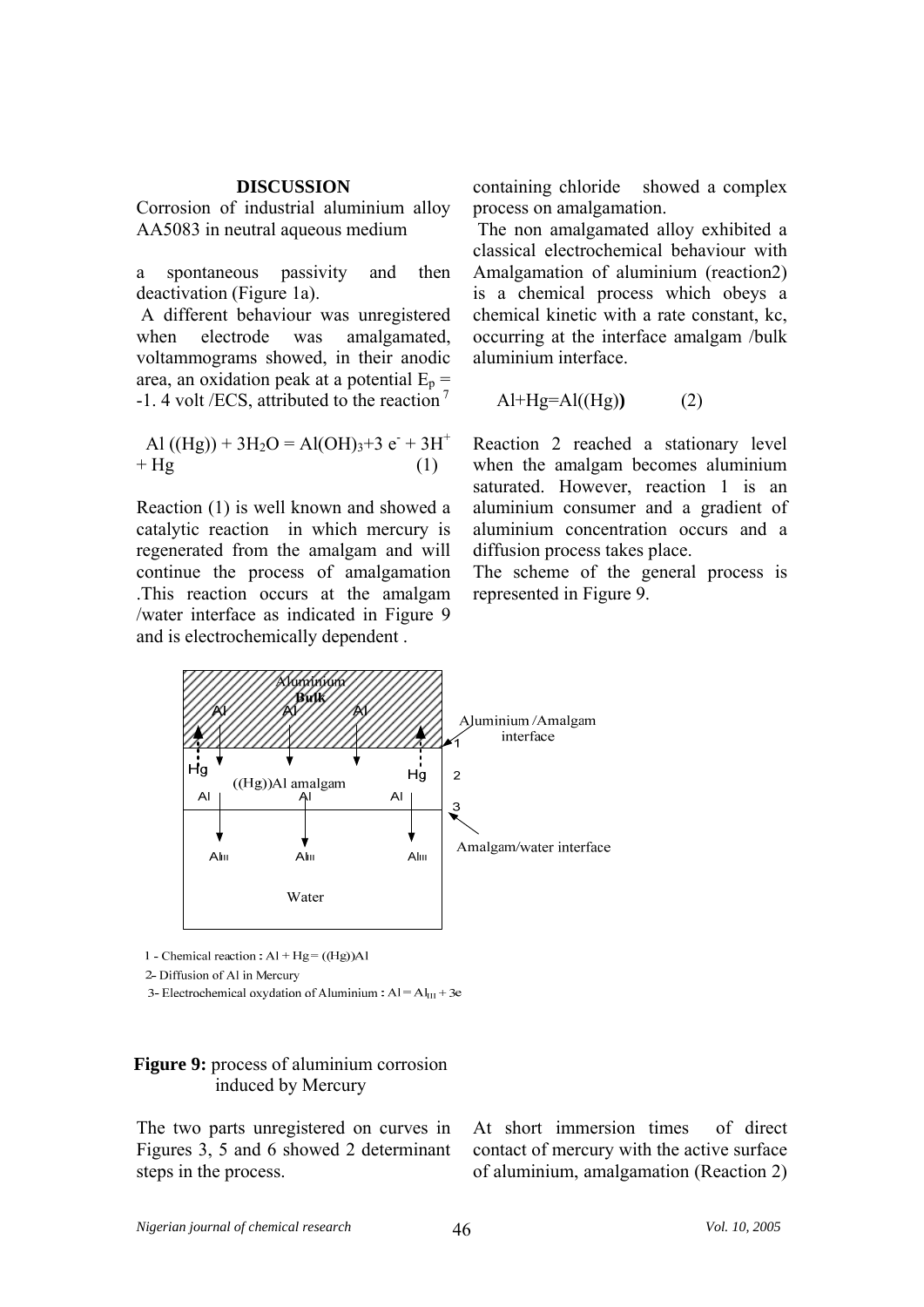is a controlled process while, at a longer period of direct contact, the amalgam tends to be saturated according to solubility of aluminium in mercury and then diffusion of aluminium which controls the general process sets in.

During the amalgamation period, chemical process controls the general kinetics, because the rate of mercury deposition on electrode increases and the saturation cannot occur before the total electrolysis of mercury ions. However, for a determined concentration of mercury solution, total electrolysis occurs at a limited period and then diffusion control takes over.

Variation of  $I_p$  with potential scan rates showed the impact of chemical and diffusion steps on electrochemical corrosion.

At low scan rate diffusion controlled the process (first part of figure 7) but at higher values, the process becomes chemically dependent. Peak current in similar cases (thin film of mercury) is given by the relation  $8$ 

$$
I_p = n^2 F^2 / v / 1 A C_{Al (Hg))} / 2.7 R T
$$
 (3)

For a total electrolysis of 50 ml of  $Hg^{++}$ solution, the calculated thickness of the amalgam, l, was 10.05 µm for a surface of electrode of 7.06 mm² . Slope of the function I<sub>p</sub> vs has a value of  $-0.27$  mA / millivolt/min or 0.00021 A.s / volt ( figure7) .The deduced concentration

 $C_{\text{Al (Hg)}}$  at the amalgam /water interface was approximately 1 mg/100g of mercury.

The literature<sup>8</sup> saturation concentration of aluminium in mercury at 20  $^{\circ}$ C, is 2 mg /100 g of mercury.

 The aluminium concentration profile in the amalgam  $^{(8)}$  is presented in Figure 10.



**Figure 10:** Profile of concentration of aluminium in amalgam

# **CONCLUSION**

Electrochemical corrosion studies of industrial aluminium alloy AA 5083 in natural gas containing mercury metal and water as impurities showed to be a complex process. Single scan voltamograms of amalgamated electrode showed electrochemical oxidation peaks around  $E = -1.4$  volt /SCE and a